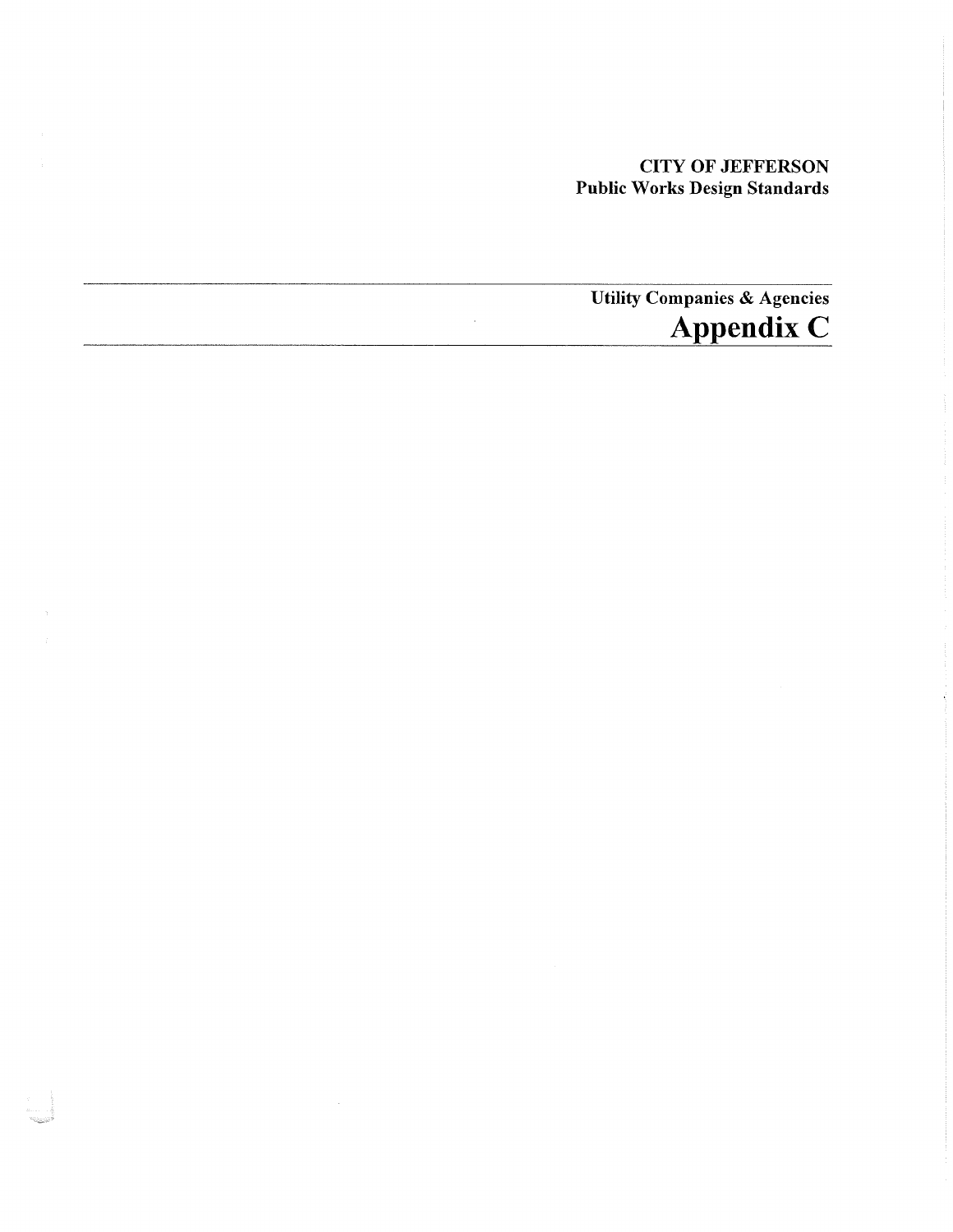## **UTILITY COMPANIES AND AGENCIES**

The following is a summary list of utility companies with utilities within the City, as well as public agencies with jurisdiction within the City. This summary is not necessarily complete or up to date, and is included solely for benefit of the developer, and is not intended to indicate all utilities or agencies which must be contacted or from which approvals must be obtained. As noted in the various sections of the PWDS, design and construction of improvements within the City must fully comply with the applicable rules and regulations of all applicable agencies, including but not limited to those listed below. In the event of discrepancies between these PWDS and applicable agency requirements, the more stringent requirements *(as determined by the Public Works Director)* shall apply.

| Category              | Utility/Agency                                                 | Phone #            |
|-----------------------|----------------------------------------------------------------|--------------------|
| City Hall             | Jefferson City Hall                                            | $(541)$ 327-2768   |
| <b>City Utilities</b> | $\epsilon$<br>Jefferson Public Works                           | $(541)$ 327-1135   |
| City Engineer         | Westech Engineering                                            | $(503) 585 - 2474$ |
| Fire Code Official    | Jefferson Fire Department                                      | $(541)$ 327-2822   |
|                       |                                                                |                    |
| Gas                   | <b>NW Natural Gas</b>                                          | $(503) 585 - 6611$ |
| Power                 | Pacific Power & Light                                          | $(541)$ 967-6177   |
| Telephone             | Qwest                                                          | $(541)$ 484-8084   |
| TV                    | <b>Charter Communications</b>                                  | $(503)$ 831-5906   |
|                       |                                                                |                    |
| State Highway         | <b>ODOT</b> District 4                                         | $(541)$ 757-4211   |
| <b>County Roads</b>   | Marion County Public Works                                     | $(503) 588 - 5036$ |
| Sanitary Sewer        | Dept. of Environmental Quality (DEQ)<br>Western Region         | $(503)$ 378-8240   |
| Water System          | Oregon Health Authority (OHA)<br>Drinking Water Services (DWS) | $(971)$ 673-0405   |
|                       |                                                                |                    |